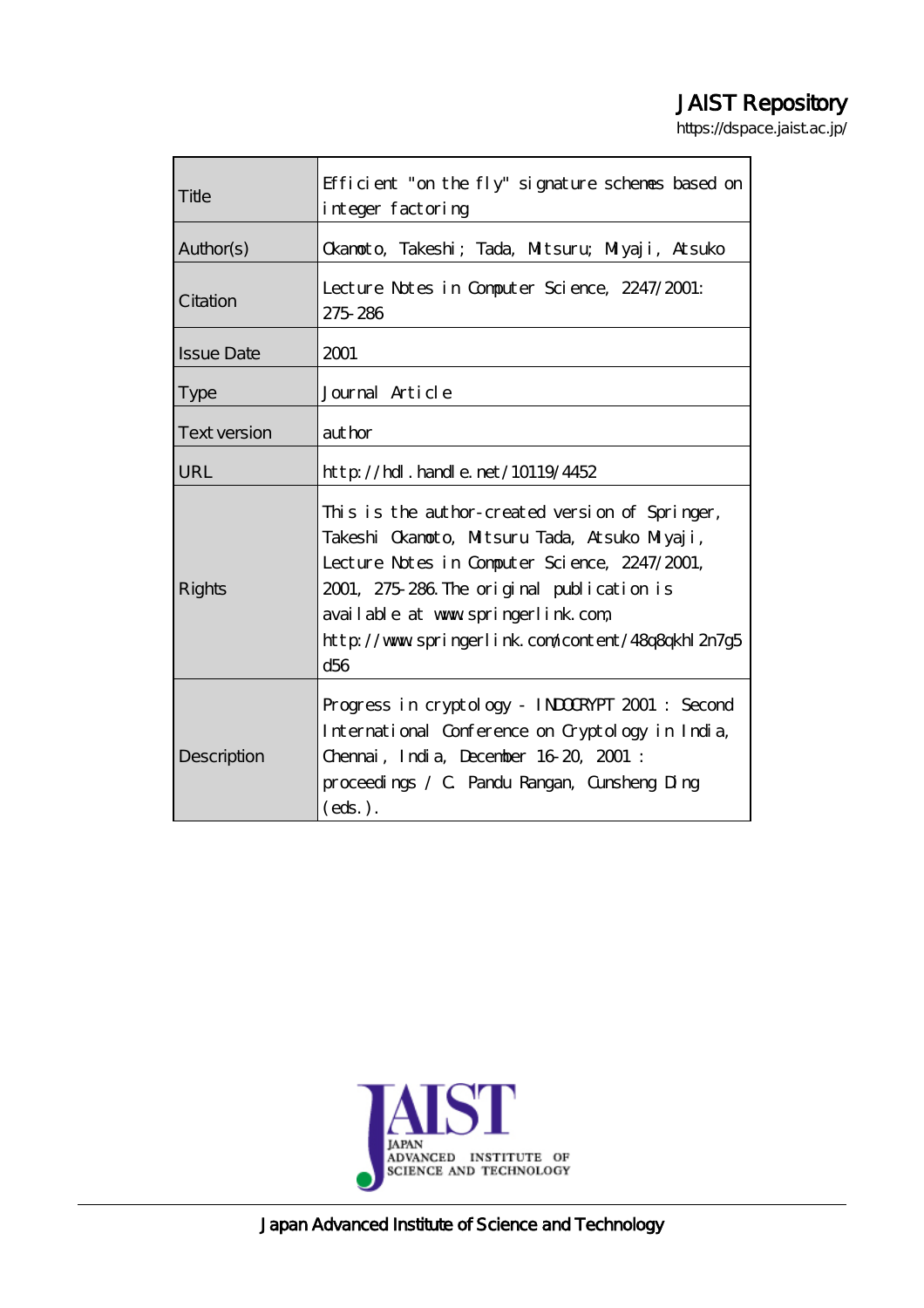## **Efficient "on the fly" signature schemes based on integer factoring**

Takeshi Okamoto, Mitsuru Tada, and Atsuko Miyaji

School of Information Science, Japan Advanced Institute of Science and Technology (JAIST), Asahidai 1-1, Tatsunokuchi, Nomi, Ishikawa, 923-1292, Japan {kenchan, mt, miyaji}@jaist.ac.jp

**Abstract.** In 1999, Poupard and Stern proposed *on the fly signature scheme* (PS-scheme), which aims at minimizing the on-line computational work for a signer. In this paper, we propose more efficient on the fly signature schemes by improving the PS-scheme. In PS-scheme, the size of secret-key is fixed by modulus  $n$ , so that this feature leads to some drawbacks in terms of both the computational work and the communication load. The main idea of our schemes is to reduce the size of secret-key in PS-scheme by using a public element  $g$  which has a specific structure. Consequently, our schemes are improved with respect to the computational work (which means the computational cost for "precomputation", "(on-line) signature generation" and "verification") and the data size such as a secret-key and a signature.

## **1 Introduction**

As well-known, a *signature scheme* is an important tool for secure communication in an open network. Furthermore, a public-key infrastructure (PKI) actually requires compact signature schemes. *Compactness* on both computational work and data size, gives users' convenience, and is acceptable for various application to capacity limited devices such as a smart card.

Focus on the computational work in *a generic digital signature scheme*<sup>1</sup>. In such a signature scheme, there are two kinds of computation to generate a signature, that is, it consists of *pre-computation* and *(actual) signature generation*. To estimate the efficiency of a signature scheme, we should separately consider the computational cost for pre-computation and that for signature generation. The information generated at the pre-computation does not depend upon the message to be signed. Therefore the pre-computation can be executed in off-line, i.e. before a message to be signed is given. This means that such a computational cost does not influence the processing time after a message is given.

On the other hand, the computational cost in the signature generation step, does directly influence the processing time after being given a message. With

<sup>1</sup> As well as in [PS00], in this paper, *a generic (digital) signature scheme* means a signature scheme which can be derived from a three-pass identification scheme by using an appropriate hash function.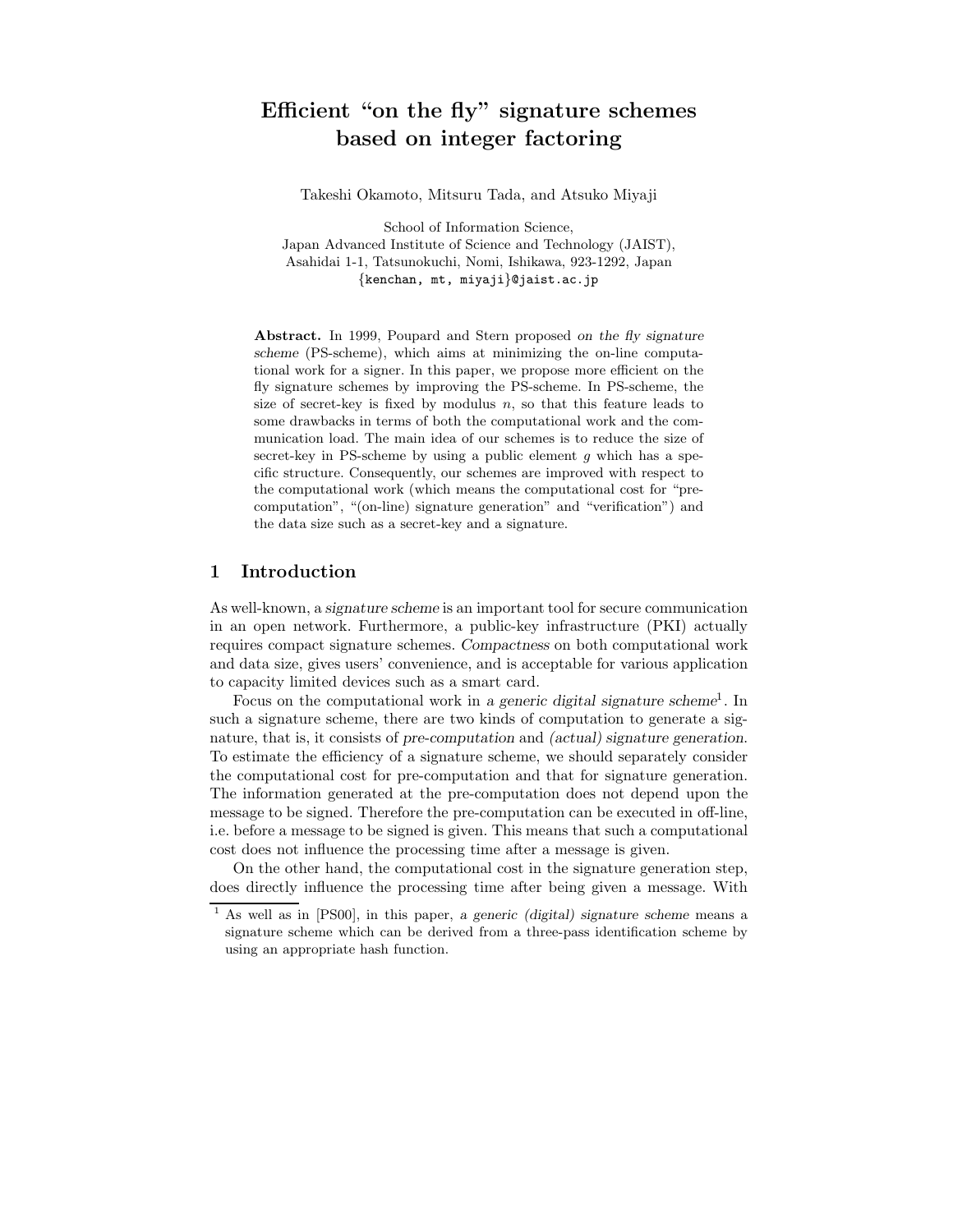respect to a fast signature generation, Naccache et al. [NMVR94] proposed the efficient technique: a trusted authority computes the information in off-line, and treats those as *coupons*. In coupon based signature, the reduction of computation work in on line is the very target for fast signature. Consequently, we can say that it is a worthwhile work to make the computational cost small in signature scheme.

In 1992, Girault [Gir92] modified Schnorr's signature scheme [Sch91] in which an  $\text{RSA-modulus}^2$  is used instead of a prime modulus. This modification leads to no modulo reduction in the signature generation. Therefore, in Girault's scheme, faster processing of the signature generation is possible than in Schnorr's one. In 1998, Poupard and Stern [PS98] investigated and gave provable security for Girault's scheme, and named that scheme GPS-scheme. In this paper, we call a generic signature scheme in which modulo reduction is not necessary at the (on-line) signature generation step, *on the fly signature scheme*.

In 1999, Poupard and Stern [PS99] proposed a generic signature scheme (PS-scheme), whose security relies on the difficulty of integer factoring. In this scheme, the size of the public-key is smaller than that in GPS-scheme. Consequently, compared with GPS-scheme, the computational cost and the data size can be decreased, and PS-scheme is seemed more secure under the *one-key attack* scenario [PS99]. However, PS-scheme has some drawbacks. For instance, the size of secret key is only dependent on modulus n, and considerably large (about  $|n|/2$ . This drawback leads to inefficient results in both communication work and data size. Moreover, computational cost in the verification is very high.

In this paper, we improve PS-scheme and propose new "on the fly" signature schemes (Scheme I and II) which is based on integer factoring. In our schemes, a public-key g has a specific structure. Consequently, in comparison with PSscheme, the size of secret-key is small  $(\ll |n|/2)$ . In the following, our schemes<br>realize a compactness of signature. Especially, the computation work in verificarealize a compactness of signature. Especially, the computation work in verification are much reduced by the changing n in  $x = g^{y-ne} \mod n$  (PS-scheme) into z in  $x = q^{y-ze}$  mod n (our schemes).

As for Scheme I, a public-key  $n$  is RSA modulus, which is the same as that in PS-scheme. The performance in Scheme I is much superior to that in PS-scheme and the security is as secure as integer factoring problem for modulus  $n$  (in the random oracle model). To satisfy the security, Scheme I uses *asymmetric basis* g in  $\mathbb{Z}_n^*$  which is a variant of [Po00],

As for Scheme II, a public-key  $n$  consists of three or more primes instead of RSA modulus in Scheme I (or PS-scheme). In [Sil99], we can see several trials to get faster computation for RSA cryptosystem [RSA78] by the technique of increasing the numbers of the factors of the modulus. Scheme II can make use of the very technique. The security is as secure as specially defined mathematical problem *finding order problem* (in the random oracle model), which is derived from integer factoring .

<sup>2</sup> In this paper, we call a modulus to be a product of two distinct primes *an RSAmodulus*.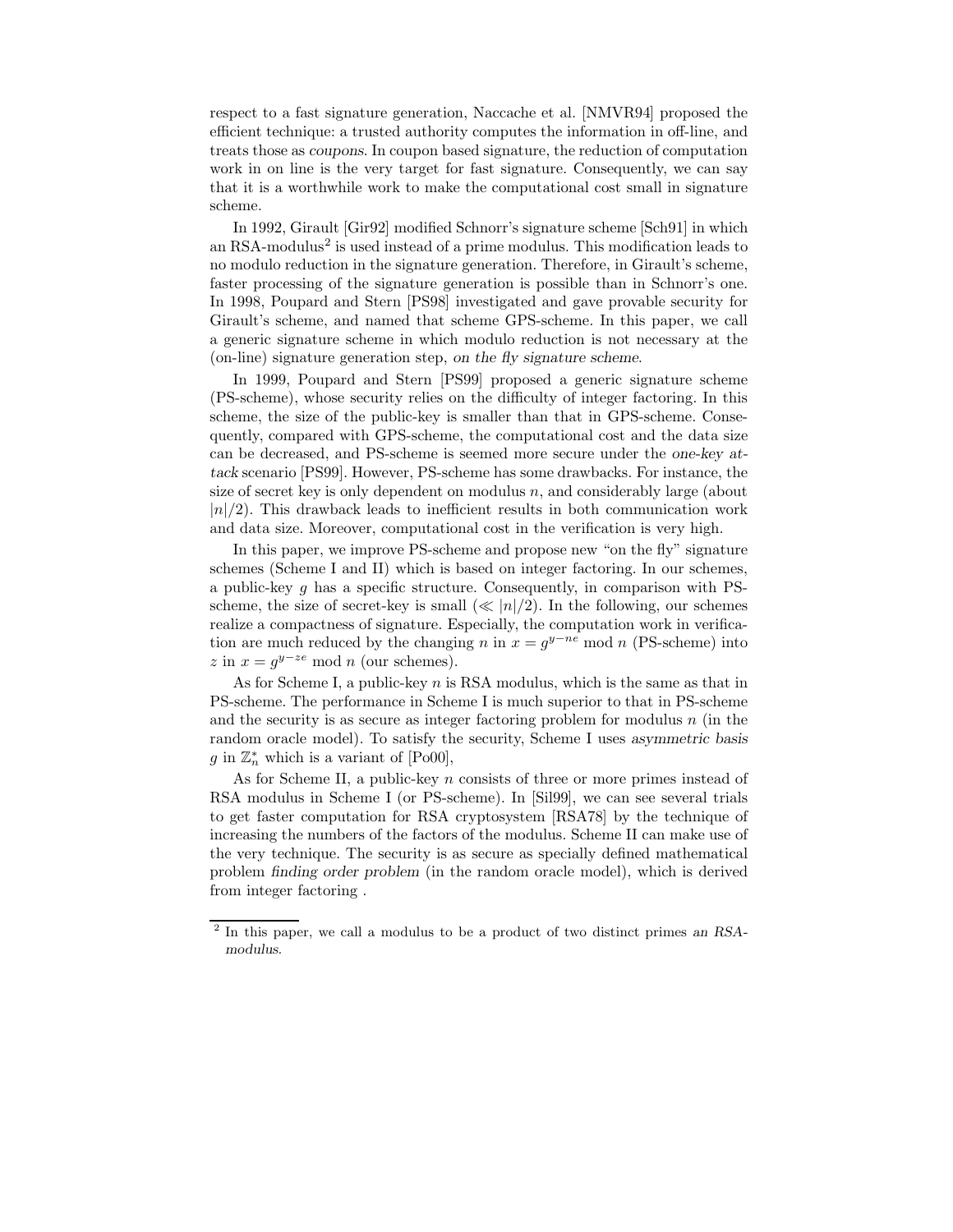Concrete to say, compared with PS-scheme, the size of a secret-key in Scheme I (resp. Scheme II) and a signature can be reduced by at least 69% and 47% (resp. 63\%) and 43\%), respectively. Furthermore, Scheme I (resp. Scheme II) has an advantage that the computational cost can also be smaller. Compared with PS-scheme, the computational cost in Scheme I (resp. Scheme II) for precomputation, signature generation and verification can be reduced by at least 38%, 69%, and 64% (resp. 54%, 63%, and 61%), respectively.

This paper is organized as follows. In Section 2, we will review PS-scheme and will discuss it. In Section 3, we will introduce our proposed signature scheme (Scheme I), will describe some features of ours, and will give provable security for ours. In Section 4, we will introduce an optimized scheme (Scheme II) and discuss in the same way as Section 3. In Section 5, we will discuss the security consideration with respect to  $(1)$ the size of n and  $(2)$ the number of prime factors with  $n$  in our schemes. In Section 6, we will evaluate the performance of our schemes by comparing with those of several existing schemes. The conclusion will be given in Section 7.

## **2 Previous Scheme**

In this section, we review the signature scheme (PS-scheme) in [PS99]. This scheme is a generic signature scheme which is derived from the identification scheme. We first introduce some notation. The symbol  $\varphi(\cdot)$  denotes Euler totient function, that is,  $\varphi(n)$  is the number of the natural numbers less than n and coprime to n. The symbol  $\lambda(\cdot)$  denotes so-called Carmichael function, that is,  $\lambda(n)$  is the greatest number among the possible orders of elements in  $\mathbb{Z}_n^*$ . The order of an element  $a \in \mathbb{Z}^*$  is represented as Ord  $(a)$ order of an element  $g \in \mathbb{Z}_n^*$  is represented as  $\text{Ord}_n(g)$ .

## **2.1 Protocols**

In PS-scheme, the following parameters exist: k and κ are *the security parameter* and *the information leak parameter*, respectively. The security parameter k is  $|n|/2$ , and the information leak parameter  $\kappa$  is assumed so that  $2^{\kappa}$ -time computation is intractable. The parameters A and B satisfy  $A < n$  and  $|A| = \kappa + k + |B|$ . Also  $B$  is assumed that  $B$ -time computation is intractable. We use an appropriate hash function  $\mathcal{H} : \{0,1\}^* \to \{0,1\}^{|B|}$ 

- **Key generation step:** The signer picks up two same-size primes p and q, and computes  $n = pq$ . After that, she picks up  $g \in \mathbb{Z}_n^*$  satisfying  $\text{Ord}_n(g) \in \Omega(n)$   $\lambda(n)/2$  and computes  $s = n - \varphi(n)$   $(-n + a - 1)$ . The secret-key is  $\{\lambda(n), \lambda(n)/2\}$  and computes  $s = n - \varphi(n)$  (=  $p + q - 1$ ). The secret-key is defined by s. The corresponding public-key is  $(n, g)$ .
- **Signature generation step:** Imagine that the signer generates a signature for a message  $m \in \{0,1\}^*$ . The signer picks up a random number  $r \in \mathbb{Z}_A$  to compute  $r = a^r \mod n$ ,  $e = \mathcal{H}(r, m)$  and  $u = r + se$ . Note that u is the compute  $x = g^r \mod n$ ,  $e = \mathcal{H}(x, m)$  and  $y = r + se$ . Note that y is the very value of  $r + se$  on  $\mathbb{Z}$ . The signature for a message m is  $(e, y)$ .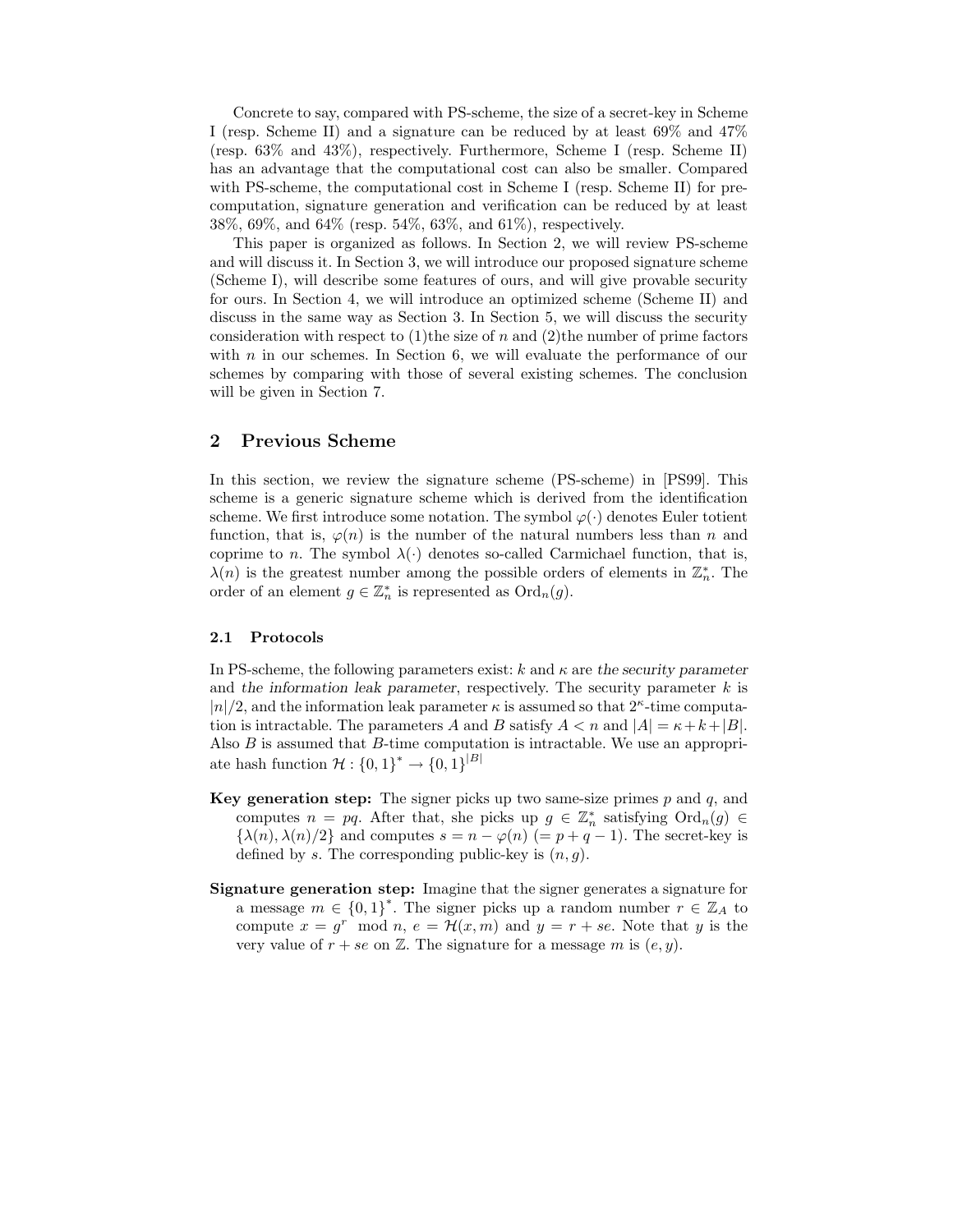**Verification step:** Given the public-key of the signer  $(n, q)$ , a message m and a signature  $(e, y)$ , the verifier accepts the signature, if both  $y < A$  and  $e = \mathcal{H}(g^{y-ne} \mod n, m)$  hold, and rejects it, otherwise.

#### **2.2 Features and Drawbacks**

A secret-key in PS-scheme is  $s = n - \varphi(n)$  which depends only upon (a part of) the public-key n. The two parameters  $n$  and  $s$  are congruent under the modulo  $\varphi(n)$ , and the size of s is about a half of that of n.

Moreover, the computation of y is executed on  $\mathbb{Z}$ , and the information on a secret-key is protected by computing  $r + se$  with condition  $r \gg se$ . Therefore, we can see that the size of  $r$  also depend upon that of  $se$ .

In the verification step, the size of  $y$  has to be explicitly verified whether the condition  $y < A$  holds or not. This kind of verification cannot be seen in the existing signature schemes [ElG85,NIST91,RSA78,Sch91], hence we can say that such a verification indeed characterizes PS-scheme.

Unfortunately, PS-scheme has the following drawbacks.

- **High computational cost for verifier:** In the verification step,  $y \ll ne$  holds actually. And the order of  $a \in \mathbb{Z}^*$  is not open. Therefore, the computational actually. And the order of  $g \in \mathbb{Z}_n^*$  is not open. Therefore, the computational cost for a verifier is considerably large as |ne| increases. The verifier must cost for a verifier is considerably large as  $|ne|$  increases. The verifier must compute full exponentiation (|y−ne| bits) calculus such as  $x = g^{y-ne}$  mod n.
- **Inefficiency by the increase of a secret-key size:** If the size of a secret-key s increase for the security reason, then this scheme shall get inefficient in view of (1) the computational cost for pre-computation, signature generation and verification, and (2) data size such as the size of signature.
- **Restriction for the structure of a public-key** *n***: When we set up a public**key n to be the product of three or more primes, the size of a secret-key shall accordingly increase. For example, in case  $n$  is the product of three primes, that is, p, q and r, the secret-key  $s (= n - \varphi(n))$  turns out to be  $n - (p - 1)(q - 1)(r - 1)$  (=  $pq + qr + rp - (p + q + r) + 1$ ), whose size is about  $3/2$  times of that in case *n* is the product of two primes.

## **3 Proposed Scheme**

In this section, we introduce our signature scheme (Scheme I). The main idea of Scheme I is to reduce the size of secret-key by using element  $g$  which has a specific structure. Furthermore, we wish to construct that Scheme I has the same security of PS-scheme, so that the following basis is existed in Scheme I.

**Definition 1 (Asymmetric basis)** Let n be an RSA modulus such that  $n =$ pq. Then we say that g is an asymmetric basis in  $\mathbb{Z}_n^*$  if the multiplicity of 2 in Ord (a) is not equal to the multiplicity of 2 in Ord (a)  $\text{Ord}_p(g)$  is not equal to the multiplicity of 2 in  $\text{Ord}_q(g)$ .

We can say that this definition is more relaxed in comparison with that of [Po00].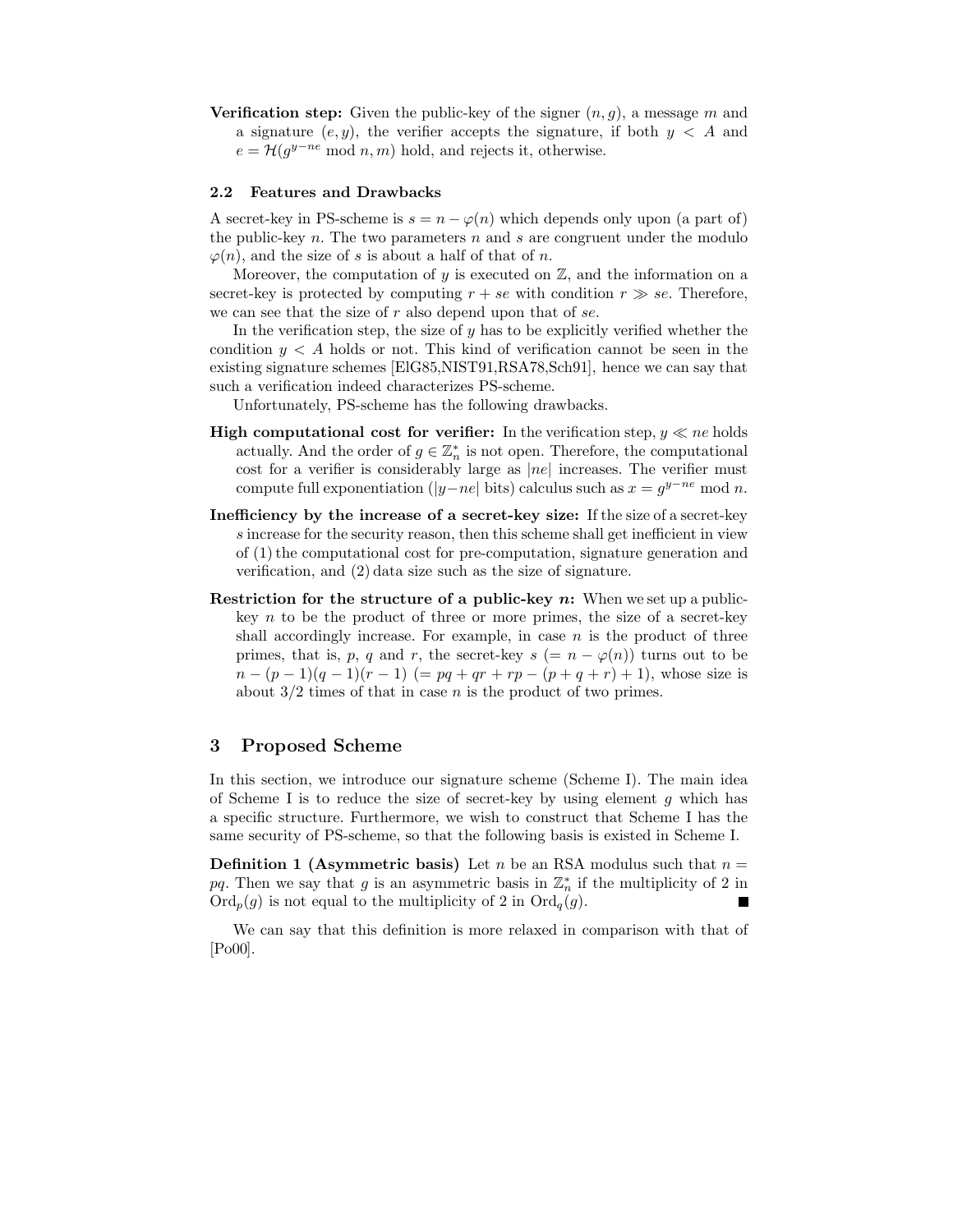

**Fig. 1.** Proposed signature schemes

#### **3.1 Protocols**

Scheme I has the parameters k,  $\kappa$ ,  $a$ ,  $b$  and  $c$ , where k is the security parameter, that is, the length of the secret-key, and  $\kappa$  is the information leak parameter, that is,  $2^{\kappa}$ -time computation shall be intractable. Those parameters are assumed to satisfying  $a \geq b + k + \kappa$  and  $c \geq k + 2\kappa$ . The detailed conditions on the parameters are mentioned in Section 3.2. We use an appropriate hash function  $\mathcal{H}: \{0,1\}^* \to \{0,1\}^b.$ 

- **Key generation step:** The signer picks up two same-size primes  $p$  and  $q$ , and computes  $n = pq$ . After that, she chooses an element  $g \in \mathbb{Z}_n^*$  which is<br>an asymmetric basis in  $\mathbb{Z}^*$ . She picks up a random number  $z \in \mathbb{Z}_{\infty}$  and an asymmetric basis in  $Z_n^*$ . She picks up a random number  $z \in \mathbb{Z}_{2^c}$  and computes  $s = z \mod a$ , where  $\text{Ord}(a) = a$ . The secret-key is s and the computes  $s = z \mod q$ , where  $\text{Ord}_n(q) = q$ . The secret-key is s and the corresponding public-key is  $(n, q)$ .
- **Signature generation step:** Imagine that a signer having a public-key  $(n, q, z)$ and the corresponding secret-key s, generates a signature for a message  $m \in \{0,1\}^*$ . Then she picks up a random number  $r \in \mathbb{Z}_{2^a}$  to compute<br> $r = a^r \mod n$  and  $e = \mathcal{H}(r, m)$ . She also computes  $u = r + se$ , where u is  $x = g^r \mod n$  and  $e = \mathcal{H}(x, m)$ . She also computes  $y = r + se$ , where y is the very value of  $r + se$  on  $\mathbb{Z}$ . The signature for a message m is  $(e, y)$ .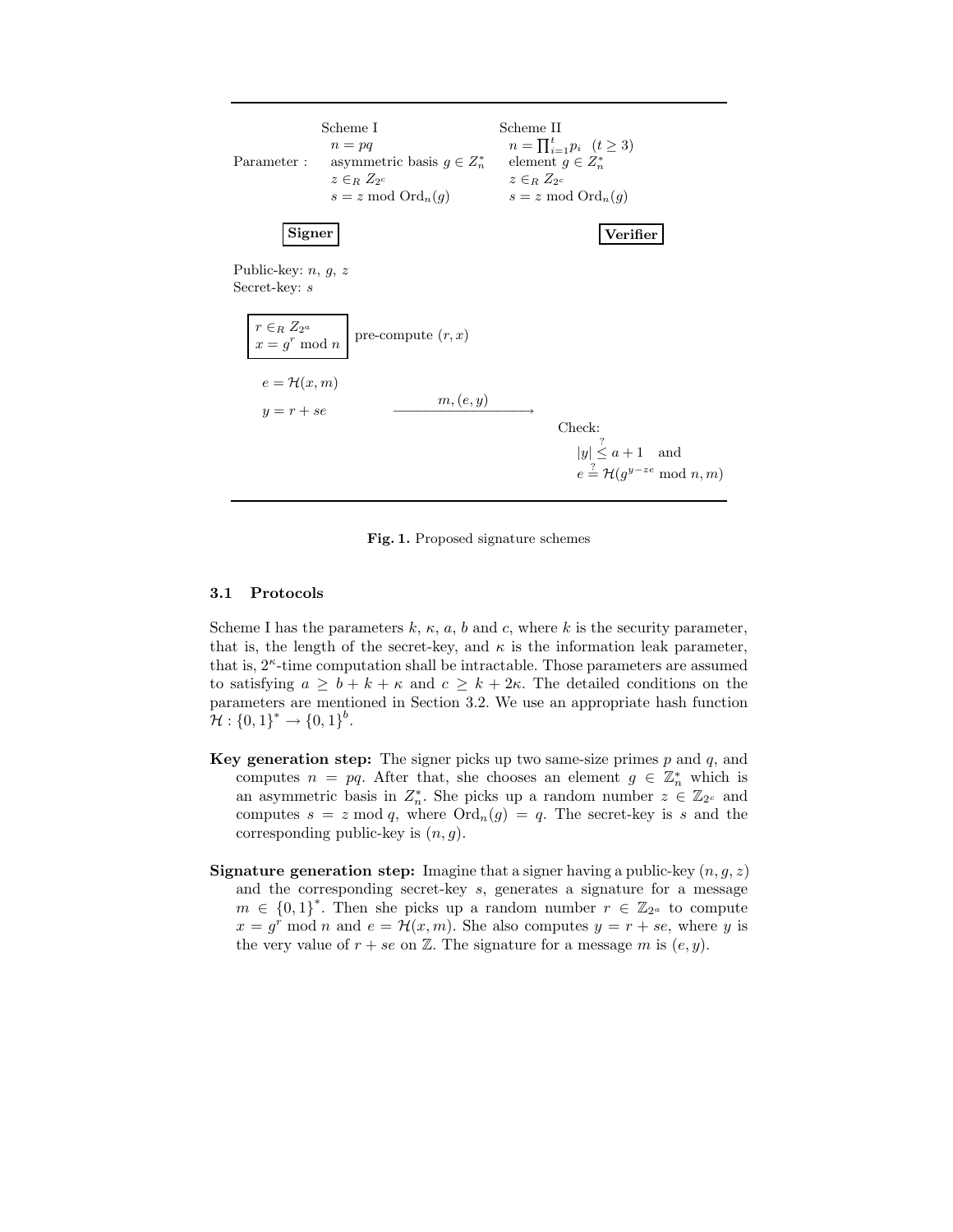**Verification step:** Given the public-key of the signer  $(n, q, z)$ , a message m and a signature  $(e, y)$ , the verifier accepts the signature, if both  $|y| \leq a + 1$ and  $e = \mathcal{H}(g^{y-ze} \mod n, m)$  hold, and rejects it, otherwise.

#### **3.2 Parameter Generation**

We describe remarks on the parameters for the security of Scheme I. In case of signature  $y = r + se$ , with  $|r| = a$ ,  $|s| = k$  and  $|e| = b$ , the values of a, b, k,  $\kappa$ shall satisfy  $a \geq b + k + \kappa$  for its security.

If an adversary could figure out  $r \in \mathbb{Z}_q^*$  from  $x (= g^r \mod n)$  generated by actual signer, then she could break the signature scheme. We can see the the actual signer, then she could break the signature scheme. We can see the algorithms to extract r, such as *Pollard lambda method* in [Po78] and *the babystep giant-step method* in [Knu98]. One may say that the former is better than the latter since it has same computational complexity (exponential-time:  $O(\sqrt{q})$ )<br>but does not need memory. The size of a shall be set up not so that x can be but does not need memory. The size of  $q$  shall be set up not so that  $r$  can be figured out with such an algorithm.

The information leak parameter  $\kappa$  should be set up so that  $2^{\kappa}$ -time computation should be intractable.

If  $y > ze$  were allowed, then an adversary could impersonate the signer to easily compute y, along with the actual protocol, such that  $x = g^{y-ze} \mod n$ holds. To keep off such an attack, the condition of  $c \geq k + 2\kappa$  shall be required from  $c+b \ge a+\kappa \ge b+k+2\kappa$ . Furthermore, if  $q > 2^c$  were satisfied, then  $s = z$ would hold, that is, the secret-key would be disclosed. Hence also  $q \leq 2^{c-\kappa}$  shall be required, and it is always held since  $q < 2^k \leq 2^{c-2\kappa} \leq 2^{c-\kappa}$ .

Next, we describe how to find p, q and an asymmetric basis g in  $\mathbb{Z}_n^*$ .

- Pick up two primes  $p = 2p'p'' + 1$  and  $q = 2q'q'' + 1$  such that p' and q' are also primes, and p'' and q'' are odd numbers.<br>Choose  $c_n \in \mathbb{Z}^*$  satisfying  $c_n = e^{(p-1)/p'}$
- $-$  Choose  $\alpha_p \in \mathbb{Z}_p^*$  satisfying  $g_p = \alpha_p^{(p-1)/p'} \neq 1 \mod p$ . In the same way, choose  $\alpha_q \in \mathbb{Z}_q^*$  satisfying  $\alpha_q \neq q-1 \mod q$ ,  $\alpha_q^{(q-1)/2} \neq 1 \mod q$  and  $g_q =$  $\alpha_q^{(q-1)/2q'} \neq 1 \mod q.$ <br>Compute  $n \equiv na$  and
- Compute  $n = pq$  and  $g = q(q^{-1} \mod p)g_p + p(p^{-1} \mod q)g_q \mod n$ .

In the last step,  $g$  is computed by using the technique of Chinese Reminder Theorem (CRT). Note that  $\text{Ord}_p(g) = p'$  and  $\text{Ord}_q(g) = 2q'$ . Therefore  $\text{Ord}_n(g) = \text{lcm}(n' \cdot 2q') = 2n'q'$  $\lim (p', 2q') = 2p'q'.$ 

Finally, we discuss secure hash algorithm which we should adopt. If  $\mathcal H$  were an *ideal* hash function, then the proposed signature scheme would be *secure* as described in Section 3.3. Since such a random function does not exist in the real world, in implementation, we are recommended SHA-1 by [NIST95] which is designed so that the algorithm can be a collision intractable hash function [Dam88].

#### **3.3 Security Analysis**

In this paper, we say that a signature scheme is *secure*, if no polynomial-time adversary A can existentially forge a signature under *the adaptive chosen mes-*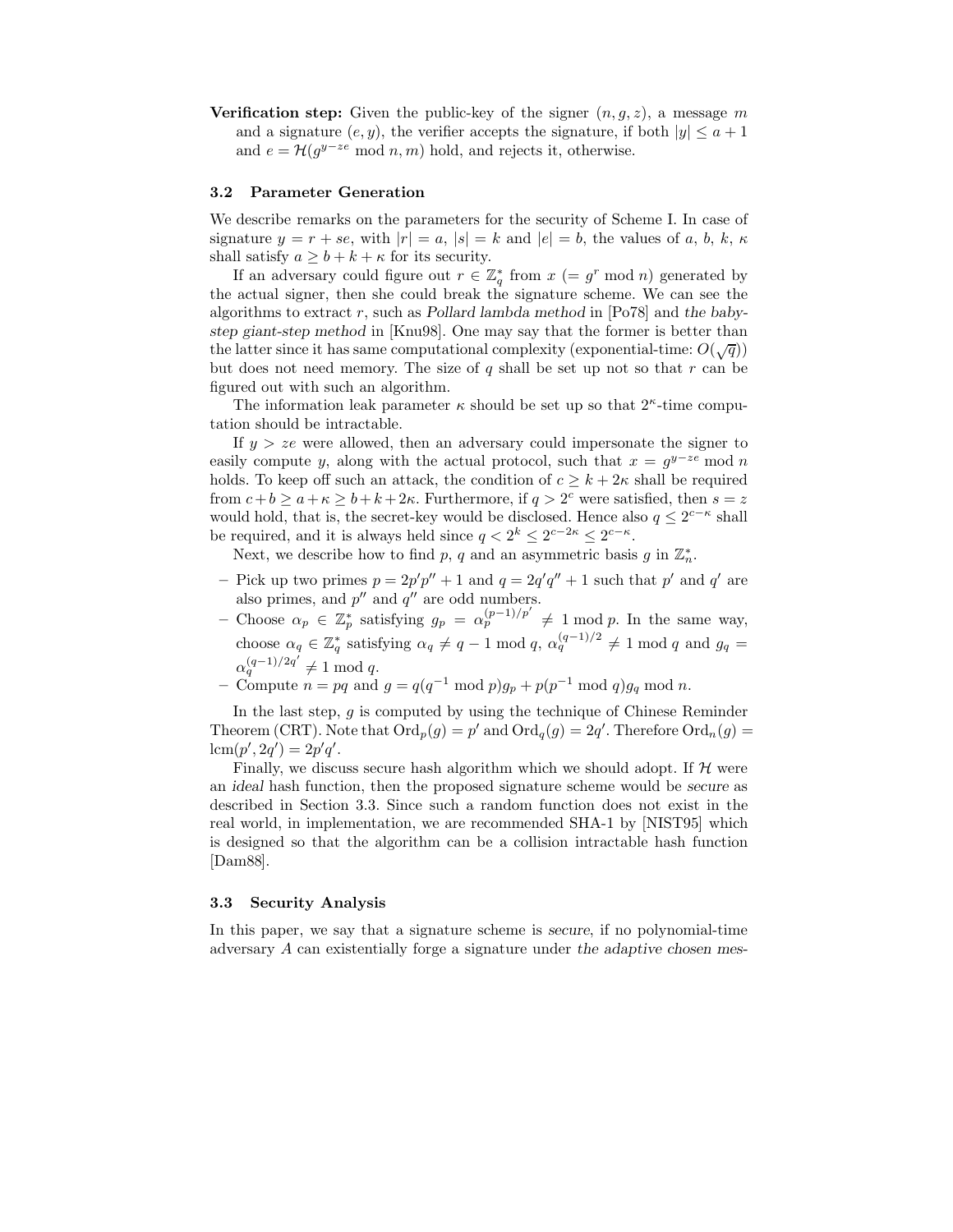*sage attack*. In this section, we show that Scheme I is secure, by using *the forking lemma* in [PS00], and showing protocol in signature generation step (see Section 3.1) can be simulated by a polynomial-time machine in *the random oracle model* [BR93]. To discuss the provable security, we regard the signature for message  $m$ as  $(x, e, y)$ .

As a strategy, we show that if there exists a polynomial-time adversary which can existentially forge a signature under the strongest attack, that is, an adaptive chosen-message attack, then we can construct a polynomial-time machine which can compute the integer factoring.

We say that a positive function  $f(k): \mathbb{N} \to \mathbb{R}$  is said to be *negligible*, if for any c, there exists a  $k_c$  such that  $f(k) \leq k^{-c}$  for any  $k \geq k_c$ . Otherwise f is said to be *non-negligible*.

**Lemma 2** Let *n* be an RSA modulus and *g* be an asymmetric basis in  $\mathbb{Z}_n^*$ .<br>Assume that we find  $L > 0$  such that  $a^L - 1$  mod *n*. Then we can construct Assume that we find  $L > 0$  such that  $g^L = 1 \text{ mod } n$ . Then we can construct a Turing machine  $M$  which on input  $n, g$  and  $L$  outputs a factor of  $n$  in time  $O(|L||n|^2)$ 

*Proof.* (Sketch) This lemma is basically due to [Po00]. Hereafter, we describe how to construct M.

At first, M extract the odd part b of L, such that  $L = 2<sup>a</sup>b$ . Since g is an asymmetric basis in  $\mathbb{Z}_n^*$ , it holds  $g^{2b} = 1 \mod p$  and  $g^{2b} = 1 \mod q$ , and also holds  $g^b = 1 \mod p$  and  $g^b = -1 \mod q$ . Then we have the following results: holds  $g^b = 1 \mod p$  and  $g^b = -1 \mod q$ . Then we have the following results:  $p \mid g^b - 1$  and  $n \nmid g^b - 1$ . Consequently, M can find a factor of n by computing  $gcd(g^b - 1 \mod n, n)$  $gcd(g^b - 1 \mod n, n).$ 

Note that modular exponentiation algorithm (resp. extended Euclidean algorithm) has a running time of  $O(|L||n|^2)$  (resp.  $O(|n|^2)$ ). Hence M can execute the above steps in time  $O(|L||n|^2)$ the above steps in time  $O(|L||n|^2)$ .

**Theorem 3** Let  $Q$  (resp.  $R$ ) be the number of queries which a polynomial-time adversary  $A$  can ask to the random oracle (resp. the actual signer). Assume that  $2^{b}q/2^{a}$  and  $1/2^{b}$  are negligible. Also assume that, by executing adaptive chosen-message attack, A can forge a signature with non-negligible probability  $\varepsilon \geq 10(R+1)(R+q)/2^b$ , and with the average running time T. Then we can construct a polynomial-time machine  $M$  which can factor  $n$  with non-negligible probability in expected time  $O(QT/\varepsilon + |n|^{O(1)})$ .

*Proof.* (Sketch) We firstly show that the signatures in the proposed scheme can be statistically simulated by a polynomial-time machine. This machine is simulated according to the protocol like in [PS00].

We denote, by  $p(\alpha, \beta, \gamma)$  and  $p'(\alpha, \beta, \gamma)$ , the probabilities that  $(\alpha, \beta, \gamma)$  is<br>put by the signature algorithm and the simulator respectively. We set  $\phi$  – output by the signature algorithm and the simulator, respectively. We set  $\phi = (2^b - 1)(2^k - 1)$  and let  $\mathcal{R} \cdot (0, 1)^* \rightarrow (0, 1)^b$  be an ideal hash function (random  $(2^{b}-1)(2^{k}-1)$ , and let  $\mathcal{R}:\{0,1\}^{*} \to \{0,1\}^{b}$  be an ideal hash function (random oracle) for a given message  $m \in \{0,1\}^{*}$ . For an integer  $A$  and a positive constant oracle) for a given message  $m \in \{0,1\}^*$ . For an integer A and a positive constant  $A \cap \{(\mathcal{P} \mid A \cap A) \}$  is defined to be the number of pairs  $(e, u) \in [0, 2^b) \times [4, 4 + \Lambda)$  $\Delta, \mathcal{N}(\mathcal{R}, A, \Delta)$  is defined to be the number of pairs  $(e, y) \in [0, 2^b) \times [A, A + \Delta)$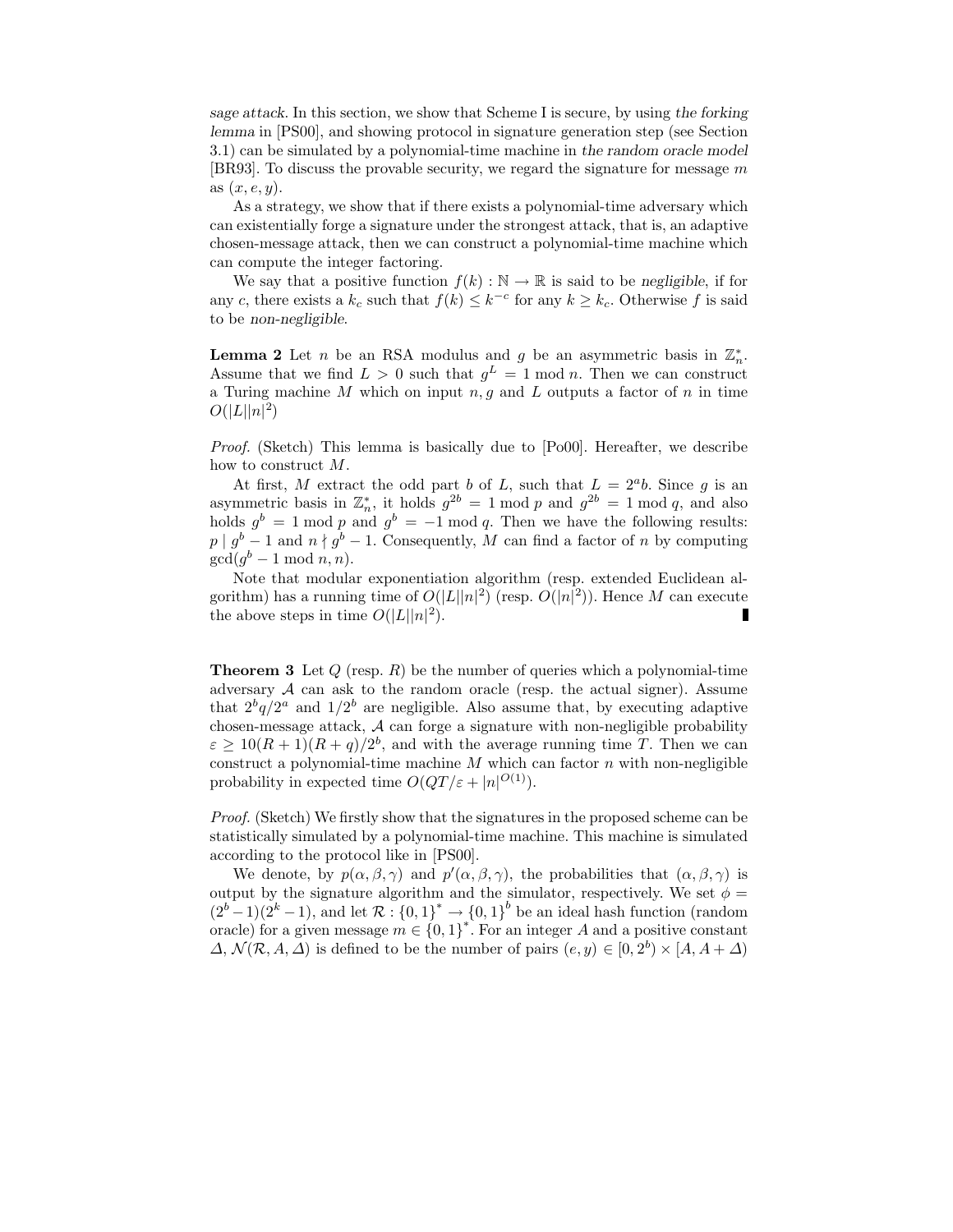such that  $\mathcal{R}(g^{y-ze}, m) = e$ . Then we have the following:

$$
p(\alpha, \beta, \gamma) = \frac{\chi\begin{pmatrix} g^{\gamma - z\beta} \bmod n = \alpha, \\ \mathcal{R}(\alpha, m) = \beta, \\ \gamma - s\beta \in [0, 2^a) \end{pmatrix}}{2^a} \text{ and } p'(\alpha, \beta, \gamma) = \frac{\chi\begin{pmatrix} g^{\gamma - z\beta} \bmod n = \alpha, \\ \mathcal{R}(\alpha, m) = \beta, \\ \gamma \in [\phi, 2^a) \end{pmatrix}}{\mathcal{N}(\mathcal{R}, \phi, 2^a - \phi)},
$$

where for a predicate  $\wp, \chi(\wp)$  is the characteristic function of  $\wp$ , that is,  $\chi(\wp) = 1$ , if  $\wp$  is true, and  $\chi(\wp) = 0$ , otherwise.

Therefore, the summation  $\Sigma = \sum_{\alpha,\beta,\gamma} |p(\alpha,\beta,\gamma) - p'(\alpha,\beta,\gamma)|$ , has a upper bound of  $8q(2^b-1)/2^a$ , because  $\Sigma = 2(1 - \mathcal{N}(\mathcal{R}, \phi, 2^a - \phi)/2^a)$  holds similarly with [PS98] because  $2^a - \phi \leq \mathcal{N}(\mathcal{R}, \phi, 2^a - \phi)$  holds and because  $\phi = (2^b$ with [PS98], because  $2^a - \Phi \le \mathcal{N}(\mathcal{R}, \phi, 2^a - \phi)$  holds, and because  $\phi = (2^b - 1)(2^k - 1) \le (2^b - 1)(2^a)$  follows from  $2^{k-1} \le a \le 2^k$ . If  $a/2^a$  is negligible, then  $1)(2^k - 1) \le (2^b - 1)2q$  follows from  $2^{k-1} \le q < 2^k$ . If  $q/2^a$  is negligible, then  $\infty$  is  $8q(2^b - 1)/2^a$  and consequently the output by real signer and that by the so is  $8q(2^b-1)/2^a$ , and consequently, the output by real signer and that by the simulator are statistically indistinguishable.

Next, by using the technique in [PS00], we can get a multiple of  $\text{Ord}_n(g)$ such that  $g^L = 1 \mod n$ . Here g is an asymmetric basis in  $\mathbb{Z}_n^*$ , therefore by the result of Lemma 2 we can get a factor of n result of Lemma 2 we can get a factor of n.

## **4 Optimized Scheme**

In this section, we give an optimized scheme (Scheme II) whish is superior to Scheme I in terms of computational work for a signer. The main feature in Scheme II is that the modulus  $n$  consists of three or more primes instead of using an RSA modulus in Scheme I. So a signer can make good use of the technique of CRT more efficiently. For example, in Scheme II with  $n$  having three prime factors, the computational cost for pre-computation  $x (= q<sup>r</sup> \mod n)$ can be reduced to about 4/9 times of that in the Scheme I (or PS-scheme) with RSA modulus n. A preprint version of Scheme II can be seen in [OTM01]. In this paper, we consider further concrete security in Scheme II.

## **4.1 Protocols**

**Key generation step:** The signer determines the number of factors, that is,  $t \geq 3$ , picks up same-size t primes  $p_i$   $(1 \leq i \leq t)$  and computes  $n = \prod_{i=1}^{t} p_i$ .<br>After that, she chooses divisor a of  $\lambda(n)$  and finds an order a element  $a \in \mathbb{Z}^*$ . After that, she chooses divisor q of  $\lambda(n)$  and finds an order-q element  $g \in \mathbb{Z}_n^*$ .<br>Also she picks up a random number  $z \in \mathbb{Z}_n$  and compute  $s = z \mod q$ . The Also she picks up a random number  $z \in \mathbb{Z}_{2^c}$  and compute  $s = z \mod q$ . The secret-key is s and the corresponding public-key is  $(n, g)$ .

The other steps are executed in the same way as Scheme I (see Section 3.1).

#### **4.2 Description**

The conditions of parameters such as  $k, \kappa, a, b$  and c are the same as those in Scheme I (see Section 3.2). Furthermore, primes  $p_i$   $(1 \le i \le t)$  and  $g \in \mathbb{Z}_n^*$  will be generated under the line of work described in Section 3.2. be generated under the line of work described in Section 3.2.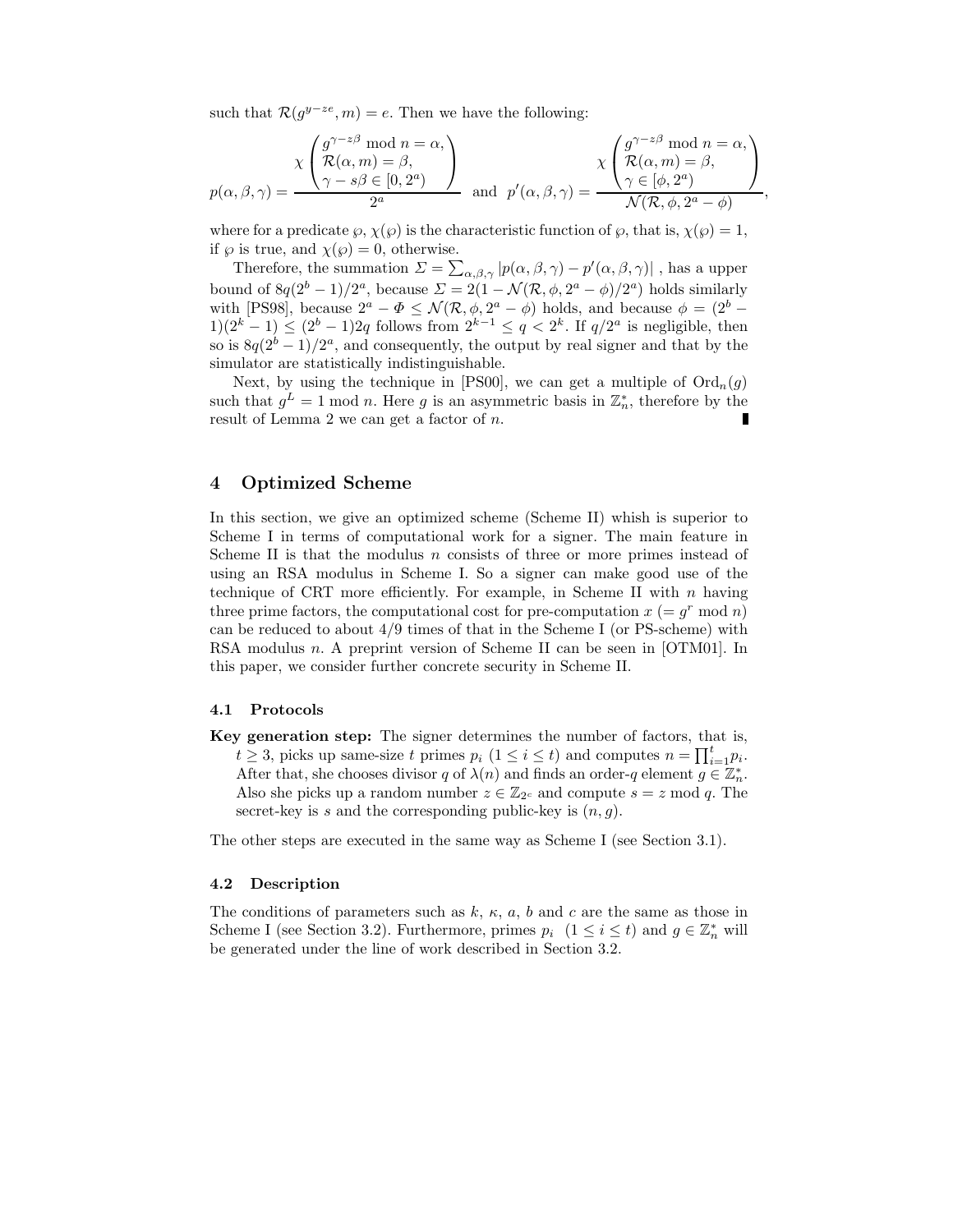In [PS98,PS99] we can see the two types of attack: *one key attack*, an adversary try to forge valid signatures for fixed public key, and *possible key attack*, an adversary try to forge valid signatures for possible public keys, where possible public key means any public key satisfying the condition of the parameter. The security consideration under the one key attack scenario seems to be more strict analysis of security than that under the possible key attack scenario.

We have seen that the security in Scheme I is based on integer factoring. On the other hand, it is not unknown, under the one key attack scenario, whether Scheme II is as secure as the problem or not. To estimate more concrete security, we define the following problem.

**Definition 4 (Finding order problem)** This problem is as follows. Given  $n \in \mathbb{N}_{>1}$  and  $g \in \mathbb{Z}_n^*$ , find L, where L is a multiple of  $\text{Ord}_n(g)$  and  $|L|$  is hounded by a polynomial in |n| bounded by a polynomial in  $|n|$ .

In Scheme II, if we assume the intractability of finding order problem, same result like Theorem 3 is obtained. Then the result (i.e. theorem) is proved, without loss of generality, using in the proof of the Theorem 3.

## **5 Integer Factoring Problem**

In this section, we consider the secure size of n, and also discuss secure number of the prime factors for  $n$  in our schemes.

Of course, if the modulus  $n$  were factored, then the proposed signature schemes would be broken. In [LLMP90], we can see *the number field sieve method* for factorization, which is the most efficient algorithm ever proposed, and whose running time depends upon the size of n. On the other hand, in [Len87], we can see *the elliptic curve method*, which is also one of efficient algorithms for factorization, and whose running time depends upon the size of factors of  $n$ . Therefore, the faster one is determined according to the size of the input and upon the number of the factors of  $n$ .

As for Scheme II, referring to [Sil99] for computational cost of algorithms, in case that  $|n| = 1024$  and that n has three prime factors, the number field sieve method is faster, whereas in case  $n$  has four prime factors, the other is faster. Hence supposing that |n| is 1024 and t is 3 in the proposed scheme, and that  $|n|$  is 1024 in PS-scheme, we can say that the number field sieve method is the faster (and fastest) algorithm to factor  $n$  in the respective schemes, and that the respective computational cost for factoring  $n$  can be almost the same.

## **6 Performance**

In this section, we evaluate the efficiency of our schemes by comparing existing schemes. The parameters in the proposed Scheme I (resp. Scheme II) are set up to be  $|n| = 1024$ ,  $k = 160$  by taking  $\kappa = 80$ ,  $b = 80$  and  $a = c = 320$  (resp.  $|n| = 1024$ ,  $t = 3$ ,  $k = 192$  by taking  $\kappa = 80$ ,  $b = 80$  and  $a = c = 352$ .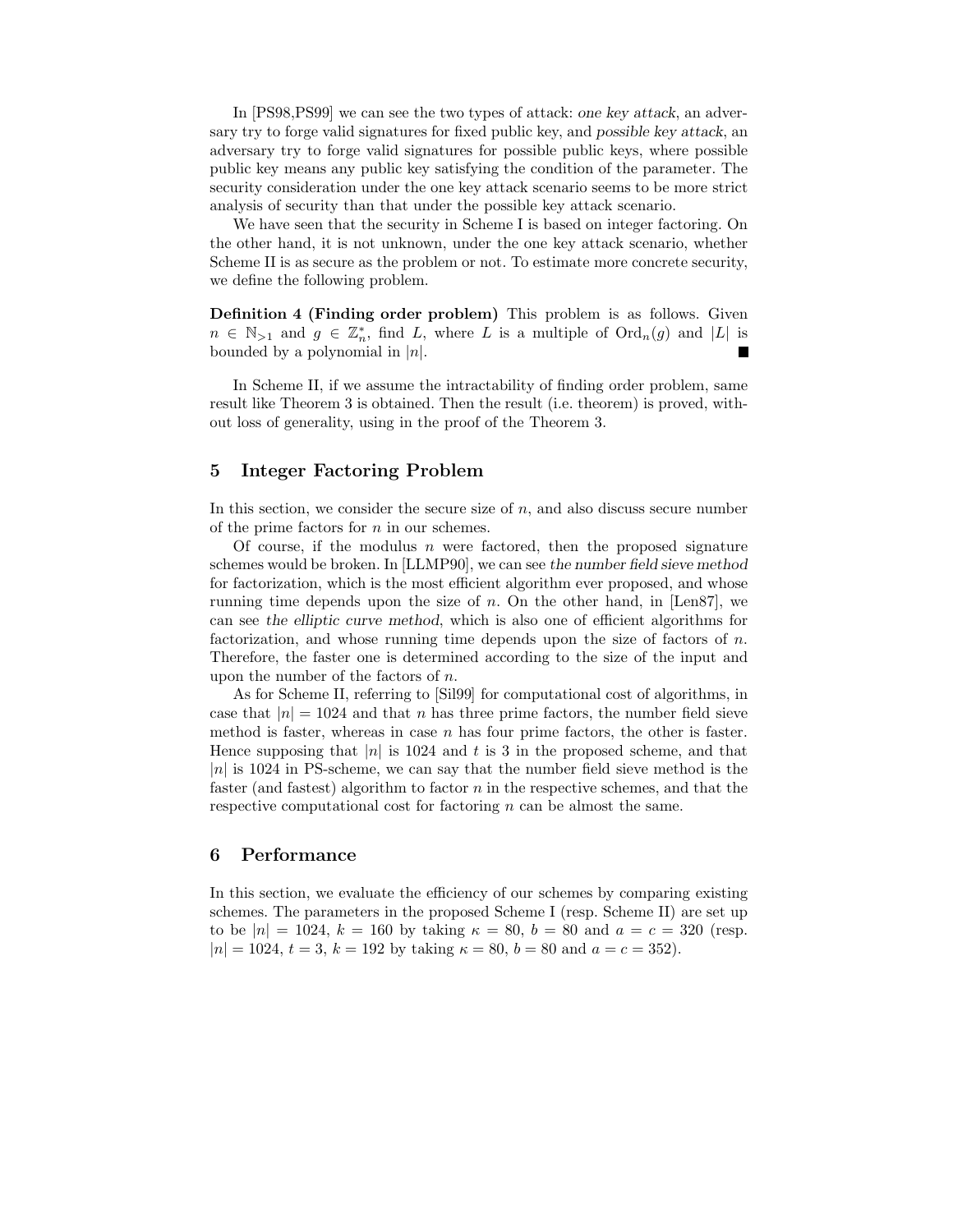| Scheme                                                        | <b>UMP</b>                  | <b>CPC</b><br>$\times M$ | CSG              | <b>CVF</b><br>$\times M$ | <b>SPK</b><br>(bits) | <b>SSK</b><br>(bits) | SSig<br>(bits) |
|---------------------------------------------------------------|-----------------------------|--------------------------|------------------|--------------------------|----------------------|----------------------|----------------|
| Scheme I<br>$ n  = 1024, a = 320,$<br>$\kappa = 80$           | Integer<br>factoring        | 240                      | $80 \times 160$  | 600                      | 2048                 | 160                  | 400            |
| Scheme II<br>$ n  = 1024, a = 352$<br>$t = 3, \, \kappa = 80$ | Finding<br>order            | 176                      | $80 \times 192$  | 648                      | 2048                 | 192                  | 432            |
| PS-scheme<br>[PS99]<br>$ n =1024,  A =672$                    | Integer<br>factoring        | 384                      | $80 \times 512$  | 1656                     | 1024                 | 513                  | 752            |
| GPS-scheme<br>[PS98]<br>$ n  = 1024$                          | Discrete log.<br>modulo $n$ | 384                      | $80 \times 1024$ | 1796                     | 3072                 | 1024                 | 1264           |

**Table 1.** Performance of signature schemes

Table 1 gives the performance of various signature schemes including ours. Here, a primitive arithmetic of binary methods [Knu81] is used. For all schemes in the table, we set up the parameter under the line of the one key attack scenario. Hence the size of secret-key in GPS-scheme is 1024 bits. For more discussion on it, we refer to [Po00].

UMP means the underlying mathematical problem that the signature scheme relies on for its security. The terms CPC, CSG and CVF mean the computational cost for pre-computation, signature generation and verification, respectively. The terms SPK, SSK and SSig means the size of a public-key, a secret-key and a signature, respectively.

In CPC, the signer uses the technique of CRT if it is possible. In SPK with our schemes, the size of public-key is optimized: we regard actual public-key as  $(n, g)$ , and z is computed by  $z = \mathcal{H}'(n, g)$ , where  $\mathcal{H}'$  is a hash function  $\mathcal{H}' \cdot f(1)$   $1^* \rightarrow f(1)$   $1^c$  $\mathcal{H}' : \{0,1\}^* \to \{0,1\}^c.$ 

For respective computational cost, the unit  $M$  represents the computational cost for one multiplication under a 1024-bit modulus,  $\alpha \times \beta$  represents the computational cost for multiplication of an α-bit number and a β-bit number on Z.

Since PS-scheme is intended to be used with a modulus product of two *strong* primes,  $g = 2$  is a correct basis and do not have to be included in the public key. Consequently, we set  $SPC = 1024$  for PS-scheme. Therefore, one may say that PS-scheme is more efficient than our schemes in terms of size of public key.

We can say that the proposed signature scheme is quite efficient one in view of both the computational cost and the data size. Concrete to say, Scheme I (resp. Scheme II) enables the computational cost to be reduced by 38% (resp. 54%) for pre-computation, by 69% (resp. 63%) for signature generation, and by 64% (resp. 61%) for verification, comparing with PS-scheme. For the data size,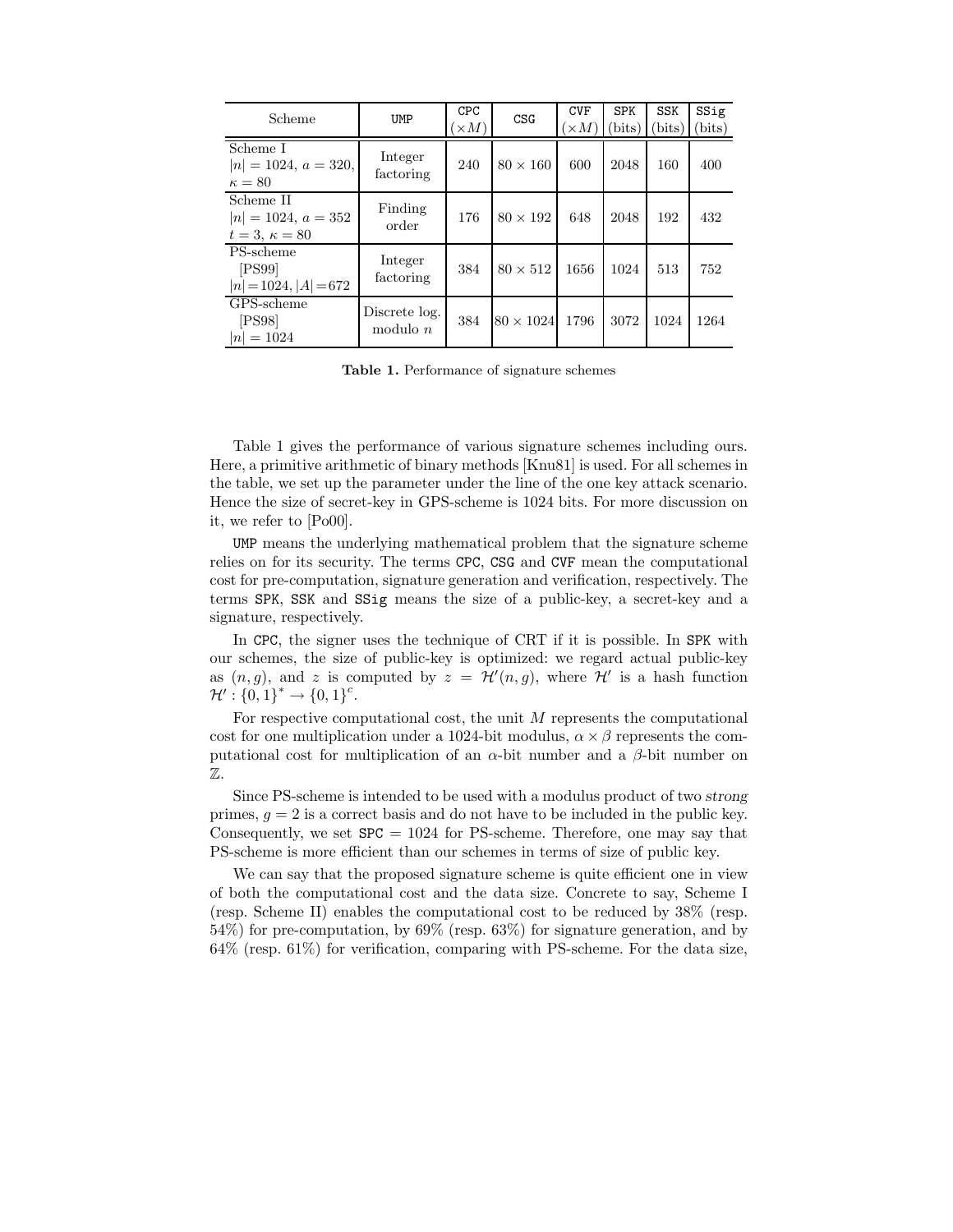the secret-key size in ours is 69% (resp. 63%) of that in PS-scheme, and the signature size is 47% (resp. 43%) of that in PS-scheme.

By Table 1, we can say that the proposed signature scheme is efficient, and requires a relatively weak computational assumption for its security.

## **7 Conclusion**

In this paper, we have proposed efficient signature schemes, which are derived from a three-pass identification scheme, and which are constructed by improving PS-scheme in terms of a compactness of signature. As well as PS-scheme (or GPS-scheme), the proposed schemes are so-called "on the fly" signature schemes, that is, it does not require modulo reduction in the signature generation step. We have shown that our schemes are existentially unforgeable against any polynomial-time adversaries that can execute adaptive chosen message attack in the random oracle model. Furthermore, the underlying computational problem in ours is the integer factoring problem in Scheme I and mathematically well defined problem (i.e. finding order problem) in Scheme II, respectively. We also have shown that ours are more efficient than PS-scheme in view of the computational cost and also in view of the size of a secret-key and a signature.

## **References**

- [BR93] M. Bellare and P. Rogaway: "Random oracles are practical: a paradigm for designing efficient protocols", Proceedings of the 1st ACM Conference on Computer and Communications Security (CCS), 1993.
- [Dam88] I. Damgård: "Collision free hash functions and public key signature schemes", Advances in cryptology - Eurocrypt'87, Lecture Notes in Computer Science 304, Springer-Verlag, pp.203-216, 1988.
- [ElG85] T. ElGamal: "A public-key cryptosystem and a signature scheme based on discrete logarithms", IEEE transactions of information theory, vol.IT-31, no.4, pp.469-472, 1985.
- [FFS88] U. Feige, A. Fiat and A. Shamir: "Zero-knowledge proofs of identity", Journal of cryptology, vol.1, pp.77-95, 1988.
- [FMO92] A. Fujisaki, S. Miyaguchi and T. Okamoto: "ESIGN: an efficient digital signature implementation for smart cards", Advances in cryptology - Eurocrypt'91, Lecture Notes in Computer Science 547, Springer-Verlag, pp.446-457, 1992.
- [Gir91] M. Girault: "An identity-based identification scheme based on discrete logarithms modulo a composite number", Advances in cryptology - Eurocrypt'90, Lecture Notes in Computer Science 473, Springer-Verlag, pp.481-486, 1991.
- [Gir92] M. Girault: "Self-certified public keys", Advances in cryptology Eurocrypt'91, Lecture Notes in Computer Science 547, Springer-Verlag, pp.490-497, 1992.
- [Knu81] D. E. Knuth: "Seminumerical Algorithms", The art of computer programming, vol.2, Second edition, Addison-Wesley, 1981.
- [Knu98] D. E. Knuth: "Sorting and Searching", The art of computer programming, vol.3, Second edition, Addison-Wesley, 1998.
- [LLMP90] A. K. Lenstra, H. W. Lenstra Jr., M. S. Manasse and J. M. Pollard: "The number field sieve", Proceedings of ACM Annual Symposium on Theory of Computing, pp.564-572, 1990.